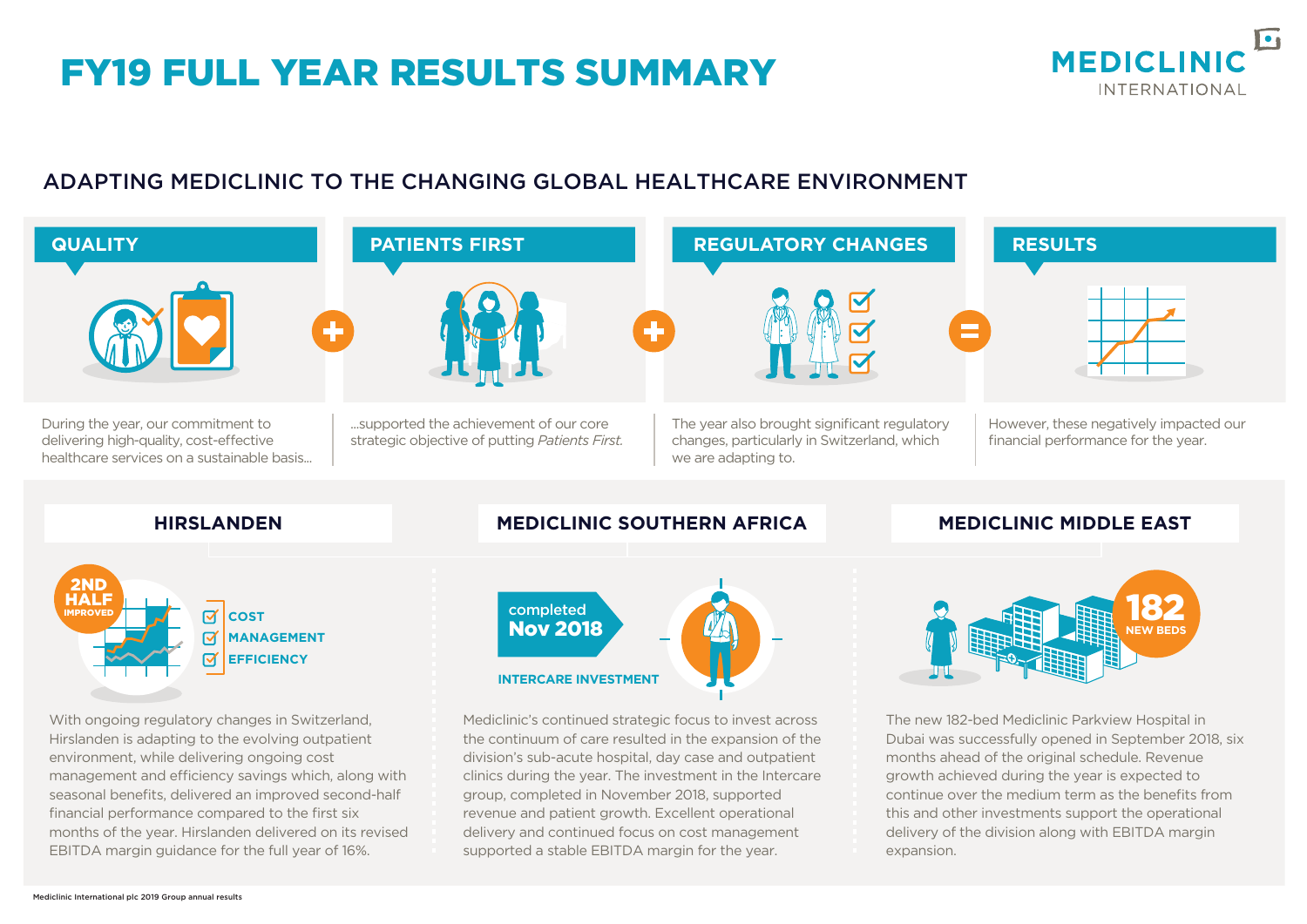#### $\sqrt{2}$ **MEDICLINIC INTERNATIONAL**

# FY19 FULL YEAR RESULTS SUMMARY

### Financial Peformance Summary

| <b>HIRSLANDEN</b>                                                                                                                                                                                                                                                                                                                            | <b>MEDICLINIC SOUTHERN AFRICA</b>    |                                               | <b>MEDICLINIC MIDDLE EAST</b>                       |  |
|----------------------------------------------------------------------------------------------------------------------------------------------------------------------------------------------------------------------------------------------------------------------------------------------------------------------------------------------|--------------------------------------|-----------------------------------------------|-----------------------------------------------------|--|
| 47%<br>OF GROUP REVENUE<br>Revenue +2% to CHF1 778m                                                                                                                                                                                                                                                                                          | 30%                                  | OF GROUP REVENUE<br>Revenue +5% to ZAR15 960m | 23%<br>OF GROUP REVENUE<br>Revenue +7% to AED3 262m |  |
| £232M<br>Significant ongoing Investment across the Group supporting patient experience, clinical excellence, maintenance, upgrades and expansion                                                                                                                                                                                             |                                      |                                               |                                                     |  |
|                                                                                                                                                                                                                                                                                                                                              | <b>HIRSLANDEN</b>                    | <b>MEDICLINIC SOUTHERN AFRICA</b>             | <b>MEDICLINIC MIDDLE EAST</b>                       |  |
| <b>Capital Projects and New Equipment</b>                                                                                                                                                                                                                                                                                                    | CHF55m (2018: CHF47m)                | R506m (2018: R423m)                           | AED376m (2018: AED358m)                             |  |
| <b>Replacement of Equipment</b><br>and Property Upgrades                                                                                                                                                                                                                                                                                     | $\bigcup$ CHF40m (2018: CHF82m)      | R672m (2018: R634m)                           | <b>AED76m</b> (2018: AED31m)                        |  |
| <b>Repairs and Maintenance</b>                                                                                                                                                                                                                                                                                                               | $\uparrow$ CHF41m (2018: CHF40m)     | R262m (2018: R219m)                           | $\blacktriangleright$ AED33m (2018: AED42m)         |  |
| <b>Contribution to Corporate</b><br><b>Social Initiatives</b>                                                                                                                                                                                                                                                                                | $\bigcup$ CHF2.1m (2018: CHF2.3m)    | R27.7m (2018: R29.3m)                         | $\uparrow$ AED1.4m (2018: AED1.0m)                  |  |
| 750000<br>Inpatient Admissions across the Group as the demand for quality healthcare services remains strong                                                                                                                                                                                                                                 |                                      |                                               |                                                     |  |
|                                                                                                                                                                                                                                                                                                                                              | <b>HIRSLANDEN</b>                    | <b>MEDICLINIC SOUTHERN AFRICA</b>             | <b>MEDICLINIC MIDDLE EAST</b>                       |  |
| <b>Inpatient Admissions</b>                                                                                                                                                                                                                                                                                                                  | $+3.8%$                              | $+0.6\%$ <sup>1</sup>                         | $+5.2%$                                             |  |
| <b>Bed Occupancy</b>                                                                                                                                                                                                                                                                                                                         | $+70.4\%$ <sup>2</sup> (2018: 73.3%) | $+ 69.2\%^2$ (2018: 69.7%)                    | $49.8\%$ <sup>3</sup> (2018: 53%2)                  |  |
| <b>Average Revenue</b>                                                                                                                                                                                                                                                                                                                       | $-2.2\%4$ (per inpatient case)       | $+4.3\%$ (per bed day)                        | $+2.7\%$ (per admission)                            |  |
| <sup>1</sup> Per bed days sold<br><sup>2</sup> Impact of growing outmigration trend and changing treatment modality settings<br><sup>3</sup> Impact of Mediclinic Parkview Hospital which during ramp up operates at a lower occupancy rate<br><sup>4</sup> Impact of changing insurance mix as a result of changing outmigration regulation |                                      |                                               |                                                     |  |

Mediclinic International plc 2019 Group annual results